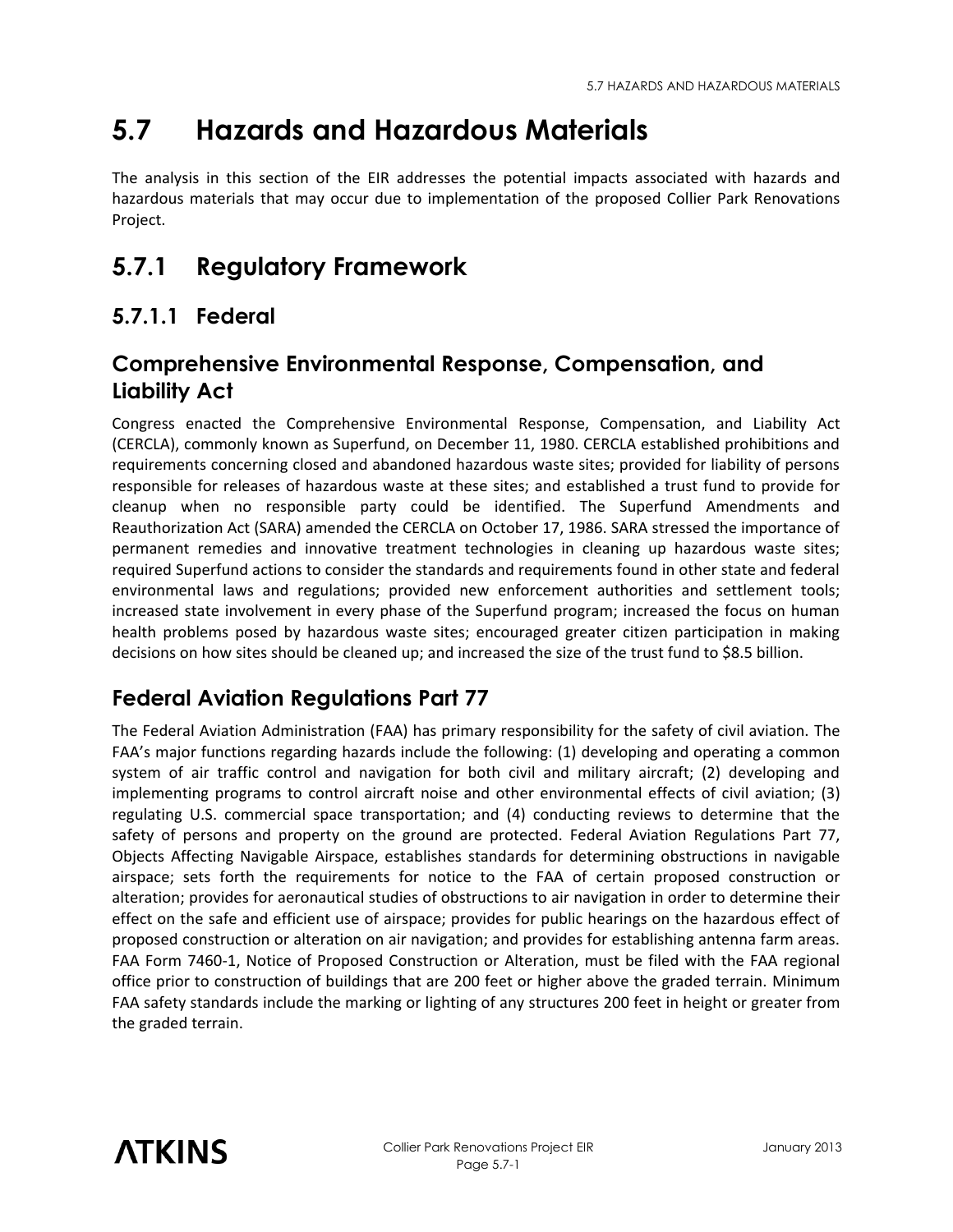## **Resources Conservation and Recovery Act**

The federal Resources Conservation and Recovery Act (RCRA) of 1976, as amended by the Hazardous and Solid Waste Amendments of 1984, provides for the management of hazardous wastes for its entire existence (generation to disposal) to ensure that it is handled in a manner that protects human health and the environment. Under RCRA, the U.S. Environmental Protection Agency (USEPA) has established regulations and procedures for the generation, transportation, storage, and disposal activities of hazardous waste handlers, as well as technical standards for the design and safe operation of treatment, storage, and disposal facilities to minimize the release of hazardous waste into the environment. RCRA's corrective action program is designed to investigate and guide the cleanup of any contaminated air, groundwater, surface water, or soil from hazardous waste management of spills or releases into the environment as a result of the past and present activities at RCRA-regulated facilities.

## **USEPA Regional Screening Levels**

Using risk assessment guidance from the Superfund program, USEPA regional divisions have developed Regional Screening Levels (formerly Preliminary Remediation Goals) for chemical contaminants. Regional Screening Levels are risk-based contaminant concentrations, derived from standardized equation combining exposure information assumptions with USEPA toxicity data, considered to be protective of humans (including sensitive groups) over a lifetime. Regional Screening Levels are based upon human health risk and do not address potential ecological risk. As such, Regional Screening Levels are used for site screening to help identify conditions that may warrant further investigation and are not intended to be used as cleanup standards.

# **5.7.1.2 State**

## **California Code of Regulations Section 1529, Asbestos**

California Code of Regulations Section 1529, Asbestos, regulates exposure to asbestos in construction work. The following permissible exposure limits are established under this section:

- 1) Time-Weighted Average Limit. The employer shall ensure that no employee is exposed to an airborne concentration of asbestos in excess of 0.1 fiber per cubic centimeter of air as an eight hour time-weighted average.
- 2) Excursion Limit. The employer shall ensure that no employee is exposed to an airborne concentration of asbestos in excess of 1.0 fiber per cubic centimeter of air as averaged over a sampling period of 30 minutes.

## **California Code of Regulations Section 1532.1, Lead**

California Code of Regulations Section 1532.1, Lead, applies to all construction work where a worker may be occupationally exposed to lead. The following permissible exposure limits are established under this section:

- 1) The employer shall assure that no employee is exposed to lead at concentrations greater than 50 micrograms per cubic meter of air (μg/m<sup>3</sup>) averaged over an eight-hour period.
- 2) If an employee is exposed to lead for more than eight hours in any work day the employees' allowable exposure, as a time-weighted average for that day, shall be reduced according to the

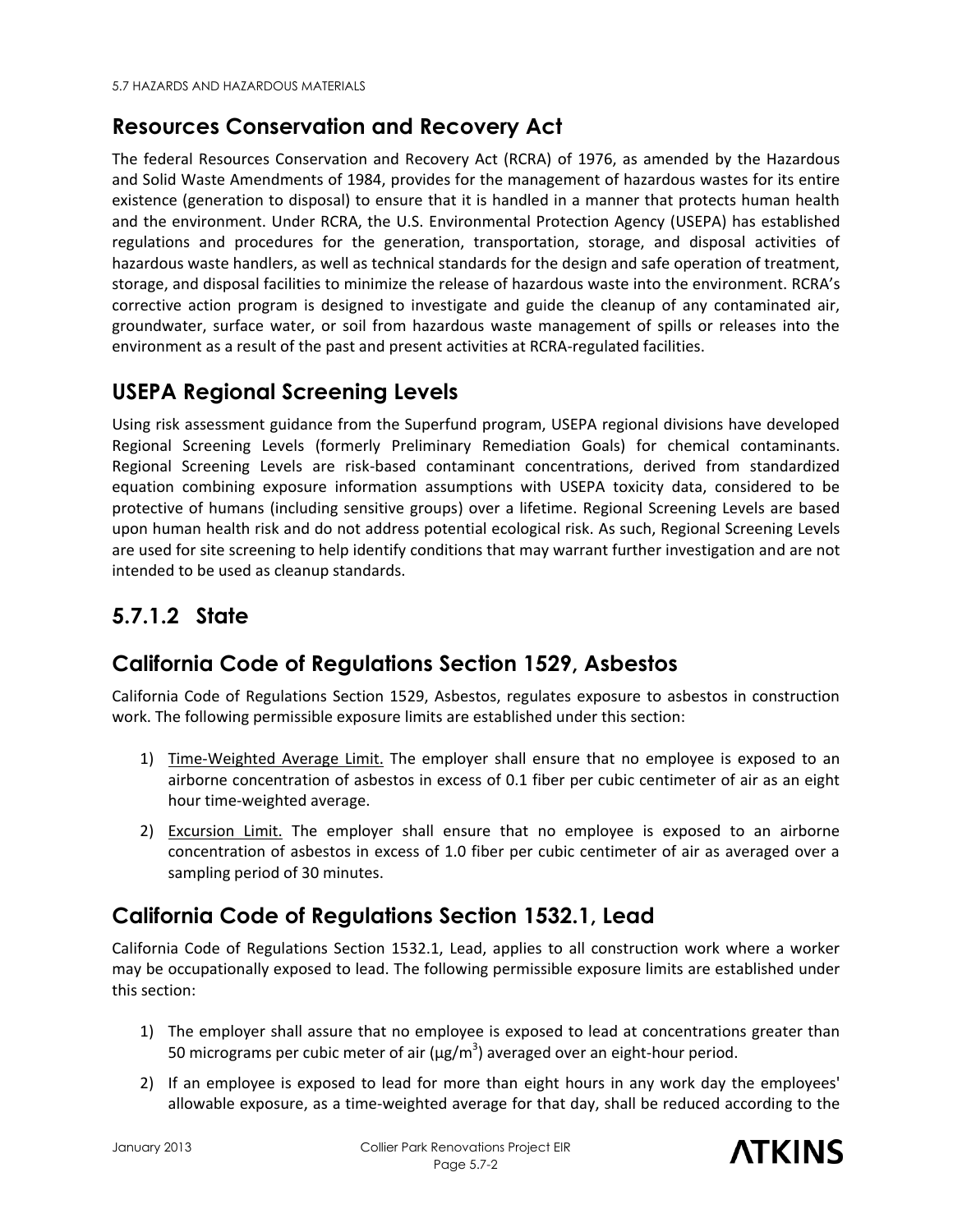following formula: allowable employee exposure (in  $\mu$ g/m<sup>3</sup>) = 400 divided by hours worked in the day.

3) When respirators are used to limit employee exposure as required under subsection (c) and all the requirements of subsections (e)(1) and (f) have been met, employee exposure may be considered to be at the level provided by the protection factor of the respirator for those periods the respirator is worn. Those periods may be averaged with exposure levels during periods when respirators are not worn to determine the employee's daily time-weighted average exposure.

## **California Fire Code**

The California Fire Code (California Code of Regulations Title 24, Part 9) is based on the International Fire Code, with necessary California amendments. The purpose of the California Fire Code is to establish the minimum requirements consistent with nationally recognized good practices to safeguard the public health, safety, and general welfare from the hazards of fire, explosion, or dangerous conditions in new and existing buildings, structures, and premises, as well as to provide safety and assistance to firefighters and emergency responders during emergency operations. The California Fire Code establishes regulations regarding the following:

- 1) The hazard of fire and explosion arising from the storage, handling, or use of structures, materials, or devices;
- 2) Conditions hazardous to life, property, or public welfare in the use or occupancy of buildings, structures, or premises;
- 3) Fire hazards in the buildings, structures, or on premises from use of, occupancy of, or operation;
- 4) Matters related to the construction, extension, repair, alteration, or removal of fire suppression or alarm systems; and
- 5) Conditions affecting the safety of firefighters and emergency responders during emergency operations.

## **California Government Code Section 65962.5**

The "Cortese List" refers to several government databases, compiled and updated by state regulatory agencies pursuant to California Government Code Section 65962.5, which identify potential hazardous materials sites, including sites that may have been subject to a release of hazardous substances and hazardous waste facilities. A site's presence on the Cortese List can affect the local permitting process and compliance with the CEQA. Data resources that provide information regarding the sites and facilities identified as meeting the Cortese List requirements include the following (CalEPA 2012):

- List of Hazardous Waste and Substances Sites from the DTSC EnviroStor database;
- List of Leaking Underground Storage Tank (LUST) Sites by County and Fiscal Year from the State Water Resources Control Board (SWRCB) GeoTracker database;
- List of Solid Waste Disposal Sites identified by the SWRCB with waste constituents above hazardous waste levels outside the waste management unit;
- List of "active" Cease and Desist Orders and Cleanup and Abatement Orders from the SWRCB; and

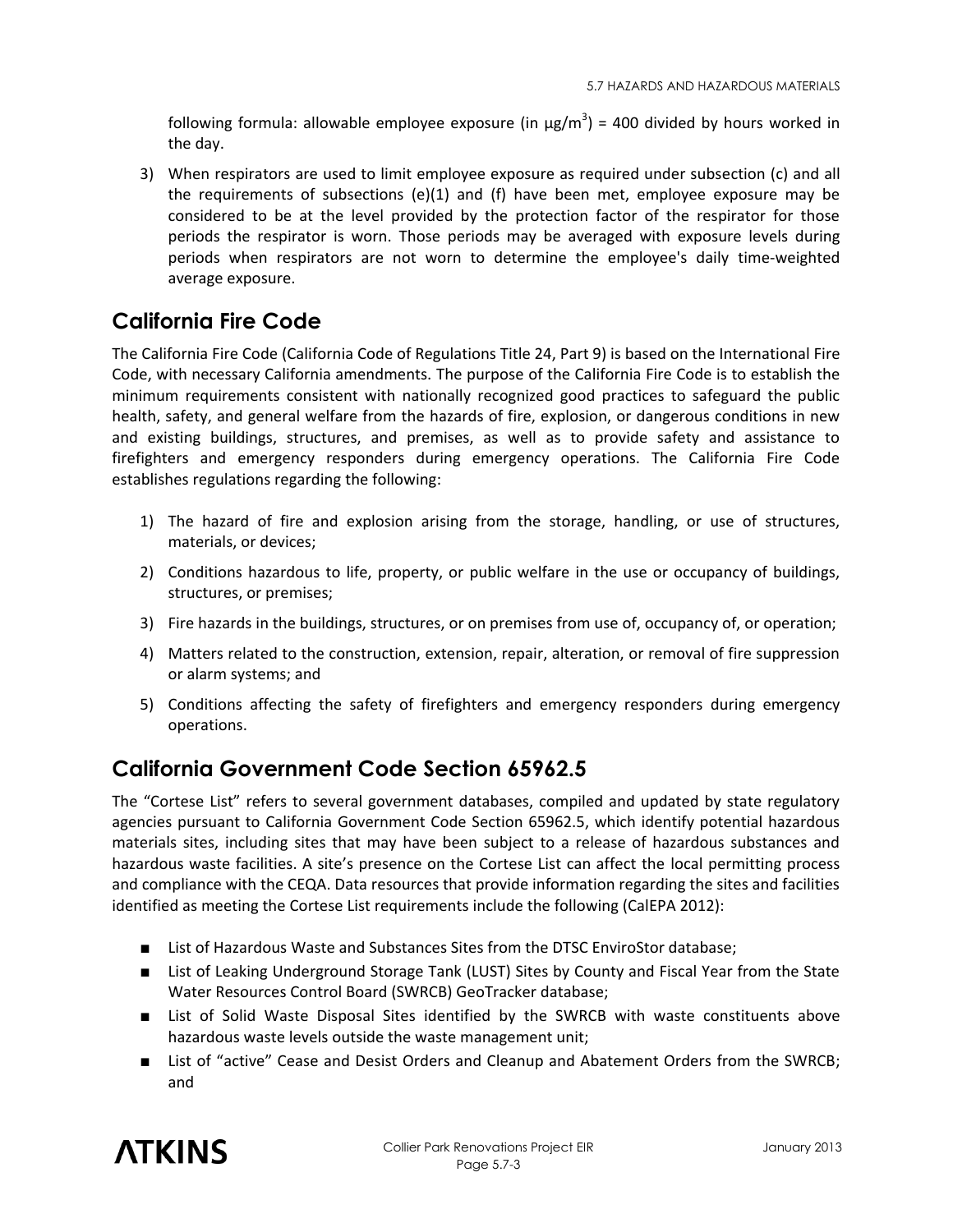■ List of Hazardous Waste Facilities subject to corrective action pursuant to California Health and Safety Code Section 25187.5, identified by DTSC.

## **California Hazardous Waste Control Law**

The Department of Toxic Substances Control (DTSC), a part of the California Environmental Protection Agency (CalEPA), regulates the generation, transportation, treatment, storage, and disposal of hazardous waste under the authority of the federal RCRA and the California Hazardous Waste Control Law. Both laws impose "cradle to grave" regulatory systems for handling hazardous waste in a manner that protects human health and the environment.

### **Hazardous Materials Release Response Plans and Inventory Act**

The Hazardous Materials Release Response Plans and Inventory Act requires facilities that handle hazardous materials in amounts above threshold quantities to establish and implement hazardous materials business plans. Pursuant to California Health and Safety Code Section 25504, hazardous materials business plans must contain a hazardous materials inventory disclosing the type, quantity, use, location, and health risks of every hazardous substance, chemical product, and waste handled by the facility; emergency response plans and procedures in the event of a reportable release or threatened release of a hazardous material; and provisions for employee training in safety procedures.

# **5.7.1.3 Regional**

#### **San Diego County Multi-Jurisdictional Hazard Mitigation Plan**

The Multi-Jurisdictional Hazard Mitigation Plan (County of San Diego 2010) is a countywide plan that identifies risks and ways to minimize damage by natural and manmade disasters. The Hazard Mitigation Plan is a comprehensive resource document that is intended to serve many purposes, including to enhance public awareness and understanding; create a decision tool for management; promote compliance with state and federal program requirements; enhance local policies for hazard mitigation capability; provide inter-jurisdictional coordination of mitigation-related programming; and achieve regulatory compliance. The Hazard Mitigation Plan provides a hazard risk assessment and identifies goals, objectives, and actions for each jurisdiction. The risk assessment process involves identifying hazards, profiling hazard, identifying assets, assessing vulnerability, identifying repetitive loss, and analyzing development trends. The following hazards have been identified as posing the most threat to San Diego region and have been profiled in the Hazard Mitigation Plan: Wildfire/Structure Fire, Flood, Coastal Storms/Erosions/Tsunami, Earthquake/Liquefaction, Rain-Induced Landslides; Dam Failure; Hazardous Materials Incidents; Nuclear Materials Release; and Terrorism.

## **San Diego County Regional Airport Authority**

The San Diego County Regional Airport Authority (SDCRAA) serves as the region's Airport Land Use Commission, which is responsible for adopting Airport Land Use Compatibility Plans (ALUCPs) for the County's 16 public-use and military airports. ALUCPs provide guidance on appropriate land uses surrounding airports to protect the health and safety of people and property within the vicinity of an airport, as well as the public in general. ALUCPs focus on a defined area around each airport known as the Airport Influence Area (AIA), which is comprised of noise, safety, airspace protection, and overflight factors. The AIA is divided into the following areas:

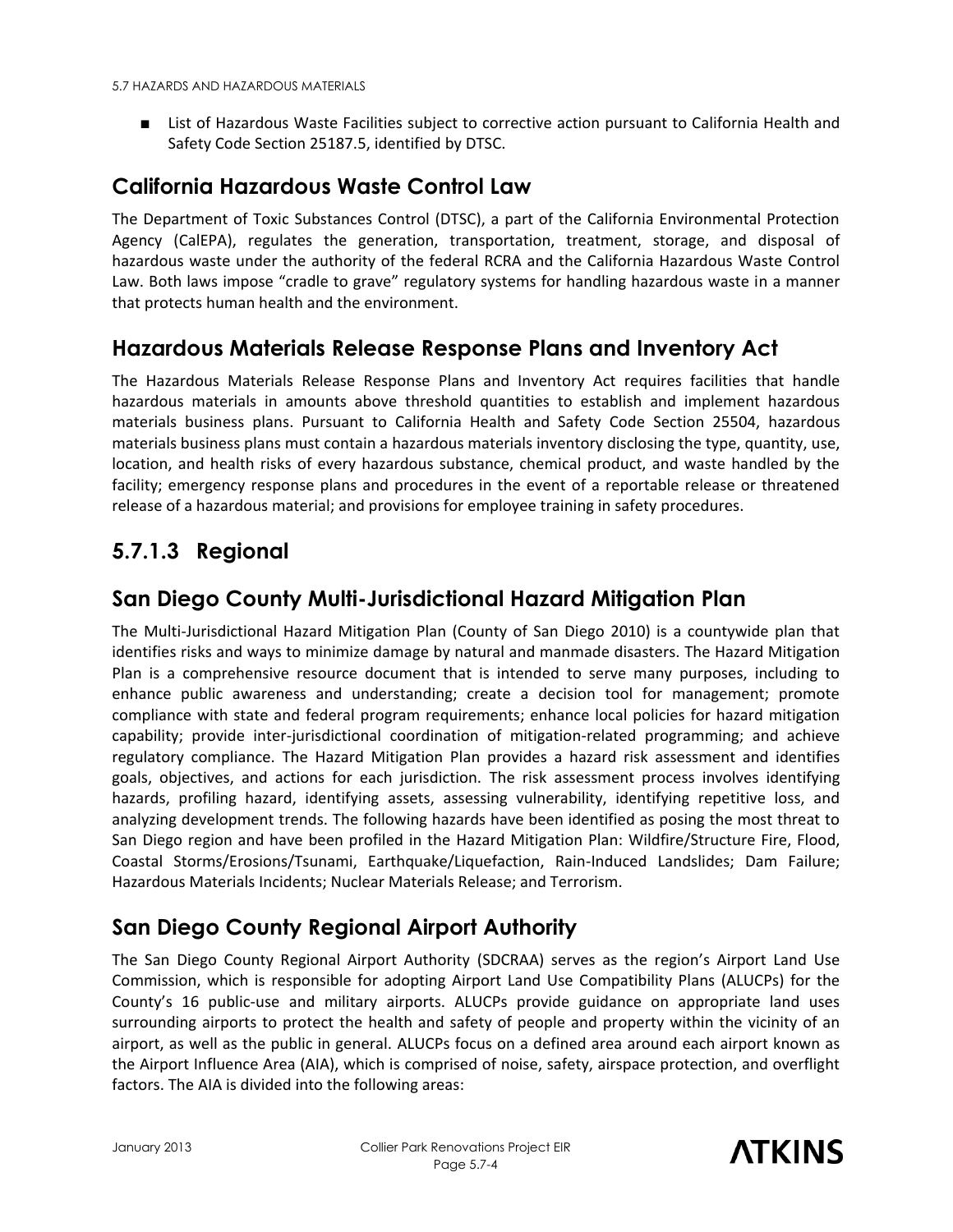- Review Area 1. Review Area 1 consists of locations where noise and safety concerns may necessitate limitations on the types of land use actions. Specifically, Review Area 1 encompasses locations exposed to aircraft noise levels of 60 dB CNEL or greater together with all of the safety zones.
- Review Area 2. Review Area 2 consists of locations beyond Review Area 1 but within the airspace protection and overflight notification areas. Limits on the heights of structures, particularly in areas of high terrain, are the only restrictions on land uses within Review Area 2. The recordation of overflight notification documents is also required in locations within Review Area 2.

Once ALUCPs have been adopted, local agencies with land located within the AIA boundary for any of the airports must, by law, amend their planning documents to conform to the applicable ALUCP. By providing direction to local agencies in their land use decisions, ALUCPs help maintain the nation's air transportation infrastructure by protecting airports from encroachment by incompatible land uses that could restrict their operations.

## **San Diego County Site Assessment and Mitigation Program**

The County of San Diego Department of Environmental Health (DEH) is the regional agency generally entrusted with the monitoring and enforcement of various laws and regulations governing the handling, use, transportation, storage, and disposal of hazardous materials. The DEH maintains the Site Assessment and Mitigation (SAM) list of contaminated sites that have previously or are currently undergoing environmental investigations and/or remedial actions. The SAM Program, within the Land and Water Quality Division of the DEH, has a primary purpose to protect human health, water resources, and the environment within San Diego County by providing oversight of assessments and cleanups in accordance with the California Health and Safety Code and the California Code of Regulations. The SAM's Voluntary Assistance Program also provides staff consultation, project oversight, and technical or environmental report evaluation and concurrence (when appropriate) on projects pertaining to properties contaminated with hazardous substances.

## **5.7.1.4 Local**

### **City of La Mesa Emergency Plan**

The La Mesa Emergency Plan describes a comprehensive emergency management system for response to natural and man-made disasters. The Emergency Plan identifies lines of authority and operational responsibilities, and outlines a framework for the continuity of government and maintenance of City services. The Emergency Plan provides City staff with the basis for an effective response in the event of a local or region-wide disaster.

## **City of La Mesa Fire Code**

La Mesa Municipal Code Chapter 11.04, Fire Code, adopts the 2010 California Fire Code as the fire code of the City of La Mesa for regulating and governing the safeguarding of life and property from fire and explosion hazards arising from the storage, handling, and use of hazardous substances, materials, and devices; and from conditions hazardous to life or property in the occupancy of buildings and premises, erection, construction, enlargement, alteration, repair, moving, removal, conversion, demolition, equipment use, and maintenance of buildings and structures.

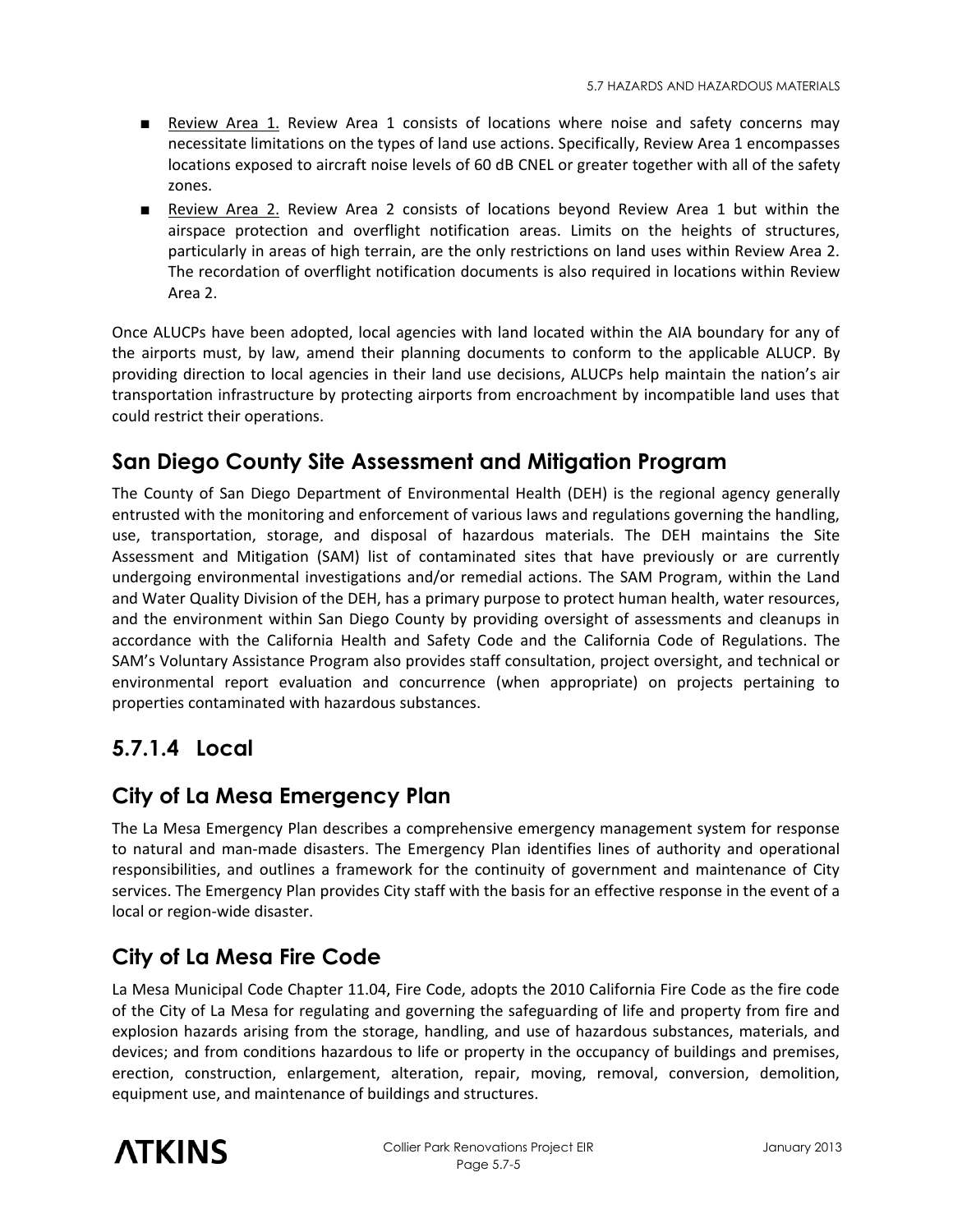# **5.7.2 Existing Conditions**

## **5.7.2.1 Cortese List Database Search**

The Cortese List databases, compiled pursuant to California Government Code Section 65962.5 (described in Section 5.7.1.2 above), were searched for any existing hazardous materials sites located within one-half mile of Collier Park. A one-half mile search radius was selected because wind or waterborne contaminants would be dispersed/diluted at this distance such that harmful concentrations would be unlikely to have migrated to the project site. Within the one-half mile search radius, eight potential hazardous materials sites were identified on the Cortese List databases. Information regarding these sites is summarized in Table 5.7-1 and discussed below in further detail. However, the project site is not included on any of the Cortese List databases.

| <b>Site Name</b>                  | Site Type           | <b>Global ID</b> | <b>Cleanup Status</b>   | <b>Address</b>         |
|-----------------------------------|---------------------|------------------|-------------------------|------------------------|
| Former 7-Eleven Food Store #20884 | <b>LUST Cleanup</b> | T0607302324      | Open - Remediation      | 4253 Palm Avenue       |
| <b>Bob Bowens Service</b>         | <b>LUST Cleanup</b> | T0607300042      | Completed - Case Closed | 8381 La Mesa Boulevard |
| Chevron #91681                    | <b>LUST Cleanup</b> | T0607301502      | Completed - Case Closed | 4209 Spring Street     |
| Circle K #2954                    | <b>LUST Cleanup</b> | T0607300575      | Completed - Case Closed | 4301 Palm Avenue       |
| <b>Former Service Station</b>     | <b>LUST Cleanup</b> | T0607310456      | Completed - Case Closed | 8401 La Mesa Boulevard |
| La Mesa Redevelopment Agency      | <b>LUST Cleanup</b> | T0607300035      | Completed - Case Closed | 8200 La Mesa Boulevard |
| Pacific Bell LAMSCA01/D3116       | <b>LUST Cleanup</b> | T0607300890      | Completed - Case Closed | 4711 Spring Street     |
| <b>Spring Street Shell</b>        | <b>LUST Cleanup</b> | T0607300165      | Completed - Case Closed | 4200 Spring Street     |

**Table 5.7-1 Potential Hazardous Materials Sites within One-Half Mile of Collier Park** 

Source: SWRCB 2012

## **7-Eleven Food Store #20884**

The former 7-Eleven Food Store #20884 is listed as a LUST cleanup site on the GeoTracker database (SWRCB 2012). The site is located at 4253 Palm Avenue, which is approximately 750 feet south of Collier Park. The record indicates that the potential contaminant of concern is gasoline and the potential media affected is an aquifer used for drinking water supply. The case was opened on April 29, 1997, and has been under remediation as of June 9, 1998. A combined air sparging and soil vapor extraction system designed to remediate both soil and groundwater was installed and began operation on February 27, 2007. The system was shut down on July 15, 2010, for rebound monitoring of hydrocarbon concentrations in groundwater. Quarterly groundwater monitoring and sampling is ongoing at seven wells as part of the verification assessment. Groundwater flow direction is generally to the southsoutheast with an average hydraulic gradient of 0.03 to 0.05 feet per horizontal foot. The groundwater monitoring and remediation progress report dated January 13, 2012, indicates that a soil vapor survey and risk assessment will be initiated to verify that remediation at the site is complete. Due to the progress of remediation and the direction of groundwater flow downstream to the south and away from Collier Park, it is unlikely that contaminants from this LUST cleanup site have migrated to the project site.

## **Bob Bowen's Service**

Bob Bowen's Service (former location, which is now occupied by Don Keating Used Cars) is listed as a LUST Cleanup Site on the GeoTracker Database (SWRCB 2012). The site is located at 8381 La Mesa

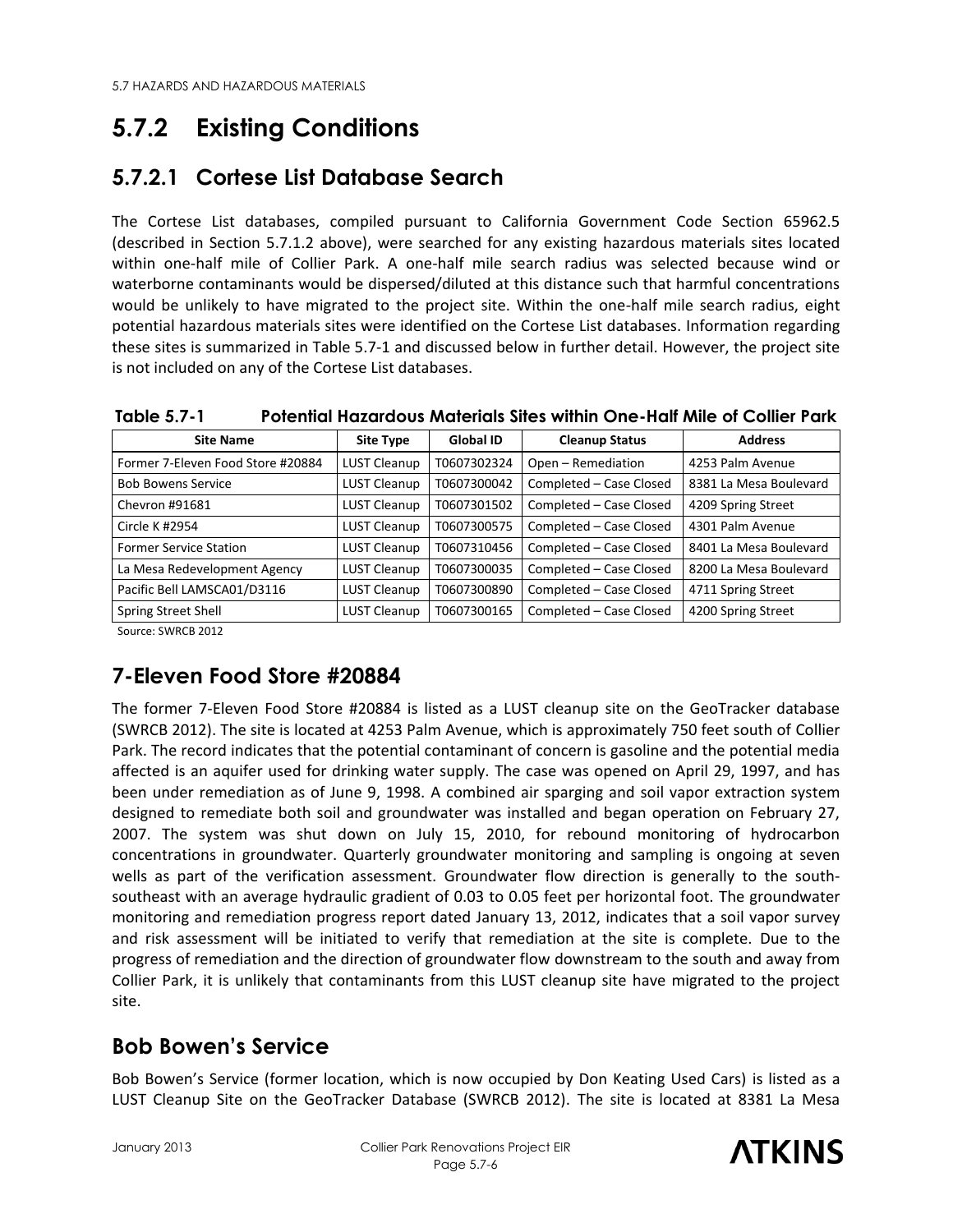Boulevard, which is approximately 2,000 feet north of Collier Park. The record indicates that the potential contaminant of concern is petroleum hydrocarbons (gasoline and waste oil). The case was opened on July 12, 1988, and site cleanup has been completed and the case closed as of June 26, 1997. The case closure summary indicates that drinking water wells and surface water were not affected by the release. Thus, it is unlikely that contaminants from this site have migrated to the project site.

# **Chevron #91681**

Chevron #91681 (former service station) is listed as a LUST Cleanup Site on the GeoTracker Database (SWRCB 2012). The site is located at 4209 Spring Street, which is approximately 1,000 feet south of Collier Park. The record indicates that the potential contaminant of concern is gasoline and the potential media affected is an aquifer used for drinking water supply. The case was opened on January 16, 1994, and site cleanup has been completed and the case closed as of June 13, 2007. The case closure summary indicates that the groundwater flow direction is southeast (measured), and that drinking water wells and surface water were not affected by the release. Thus, it is unlikely that contaminants from this site, which is downstream from the project site, have migrated to the project site.

## **Circle K #2954**

Circle K #2954 (former service station) is listed as a LUST Cleanup Site on the GeoTracker Database (SWRCB 2012). The site is located at 4301 Palm Avenue, which is approximately 250 feet south of Collier Park. The record indicates that the potential contaminant of concern is gasoline and the potential media affected is an aquifer used for drinking water supply. The case was opened on October 11, 1990, and site cleanup has been completed and the case closed as of December 6, 2002. The case closure summary indicates that the groundwater flow direction is southeast, and that drinking water wells and surface water were not affected by the release. Thus, it is unlikely that contaminants from this site, which is downstream from the project site, have migrated to the project site.

## **Former Service Station**

A Former Service Station is listed as a LUST Cleanup Site on the GeoTracker Database (SWRCB 2012). The site is located at 8401 La Mesa Boulevard, which is approximately 2,000 feet north of Collier Park. The record indicates that the potential contaminant of concern is gasoline and the potential media affected is soil. The case was opened on August 27, 2003, and site cleanup has been completed and the case closed as of September 7, 2004. The case closure summary indicates that the groundwater flow direction is northwest (estimated), and that drinking water wells and surface water were not affected by the release. Thus, it is unlikely that contaminants from this site have migrated to the project site.

# **La Mesa Redevelopment Agency**

La Mesa Redevelopment Agency is listed as a LUST Cleanup Site on the GeoTracker Database (SWRCB 2012). The site is located at 8200 La Mesa Boulevard, which is approximately 2,000 feet northwest of Collier Park. The record does not specify the potential contaminant of concern. The case was opened on May 26, 1988, and site cleanup has been completed and the case closed as of March 30, 1992. Although the case closure summary was not provided on the database, due to the completed cleanup status that occurred 20 years ago, it is unlikely that contaminants from this site have migrated to the project site.

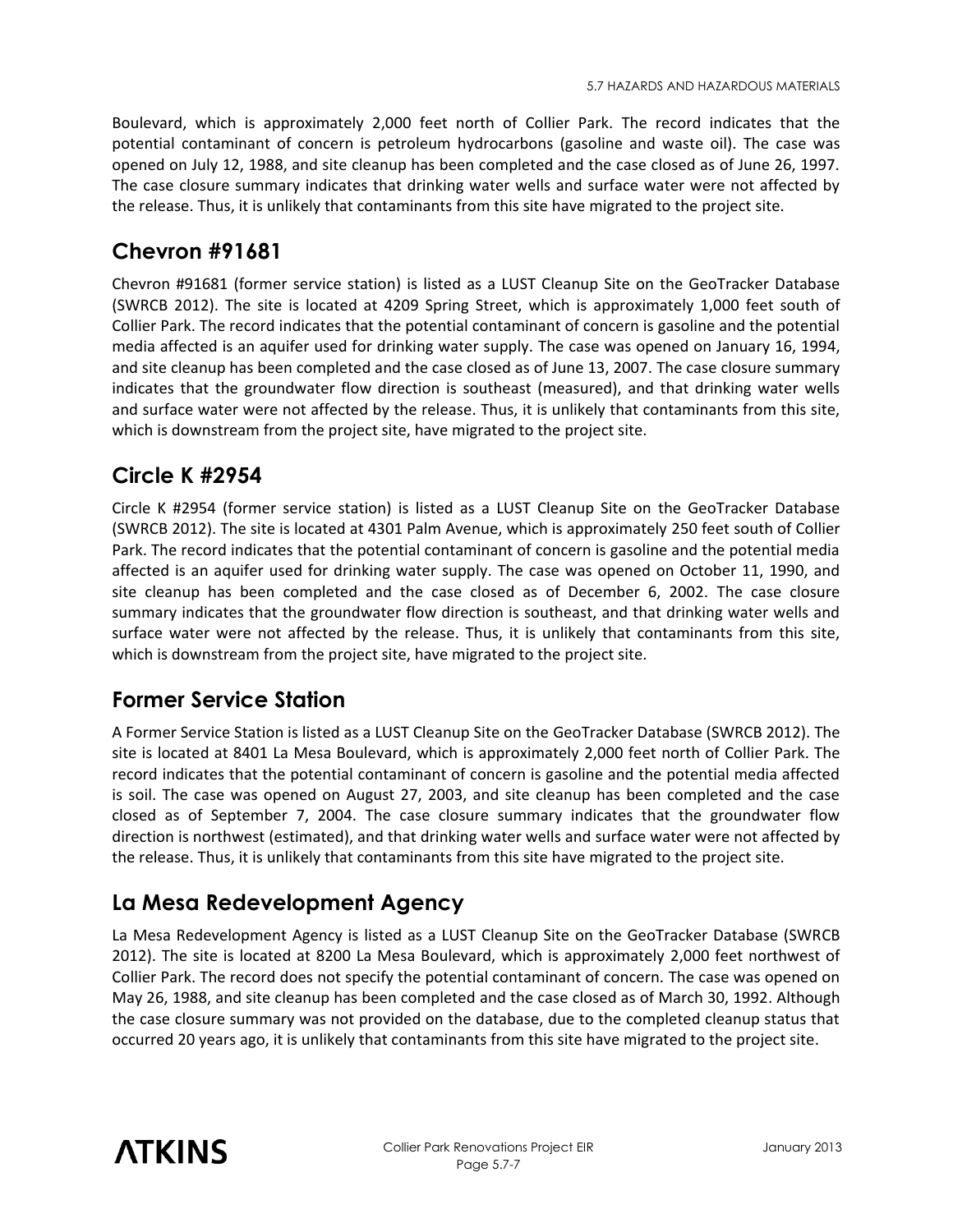# **Pacific Bell LAMSCA01/D3116**

Pacific Bell LAMSCA01/D3116 (dba AT&T) is listed as a LUST Cleanup Site on the GeoTracker Database (SWRCB 2012). The site is located at 4711 Spring Street, which is approximately 2,000 feet northwest of Collier Park. The record indicates that the potential contaminant of concern is diesel. The case was opened on December 17, 1991, and site cleanup has been completed and the case closed as of September 30, 1997. The case closure summary indicates that the groundwater flow direction is south/southeast (estimated), and that drinking water wells and surface water were not affected by the release. Thus, it is unlikely that contaminants from this site have migrated to the project site.

# **Spring Street Shell**

Spring Street Shell (former service station) is listed as a LUST Cleanup Site on the GeoTracker Database (SWRCB 2012). The site is located at 4200 Spring Street, which is approximately 1,000 feet south of the Collier Park. The record indicates that the potential contaminant of concern is gasoline and the potential media affected is an aquifer used for drinking water supply. The case was opened on September 19, 1988, with remediation from October 9, 1990, followed by site assessment from July 7, 2009. Remedial activities included pumping and treatment of 1,500 gallons of groundwater and excavation of 1,300 cubic yards of impacted soil. Site cleanup has been completed and the case closed as of January 21, 2011. The case closure summary indicates that the groundwater flow direction is east-southeast (measured), and that drinking water wells and surface water were not affected by the release. Thus, it is unlikely that contaminants from this site have migrated to the project site.

# **5.7.2.2 Airports**

Gillespie Field airport is located approximately 4.5 miles northeast of Collier Park in the City of El Cajon. Gillespie Field is a general aviation reliever airport operated by the County of San Diego, Department of Public Works. The airport has three runways between 2,737 and 5,341 feet long; two runways are aligned east-west and one is aligned north-south. In 2011, the airport had 209,868 flight operations (County of San Diego 2012). According to the Gillespie Field ALUCP (SDCRAA 2010), Collier Park is not located within the airport's AIA.

Montgomery Field airport is located approximately 7.5 miles northwest of Collier Park in the City of San Diego. Montgomery Field is a general aviation reliever airport operated by the City of San Diego. The airport has three runways between 1,176 and 4,577 feet long; two runways are aligned northwestsoutheast and one is aligned northeast-southwest. The airport also includes a heliport used only by the City of San Diego Police Department. In 2006, the airport had 236,000 flight operations (SDCRAA 2010). According to the Montgomery Field ALUCP (SDCRAA 2010), Collier Park is located within Review Area 2 of the airport's AIA.

The Grossmont Hospital heliport is located approximately 1.5 miles northeast of Collier Park in the City of La Mesa. The heliport is privately owned and operated by the Grossmont Hospital District. Five to ten flights are normally flown to the hospital every month, typically during standard business hours (City of La Mesa 1996).

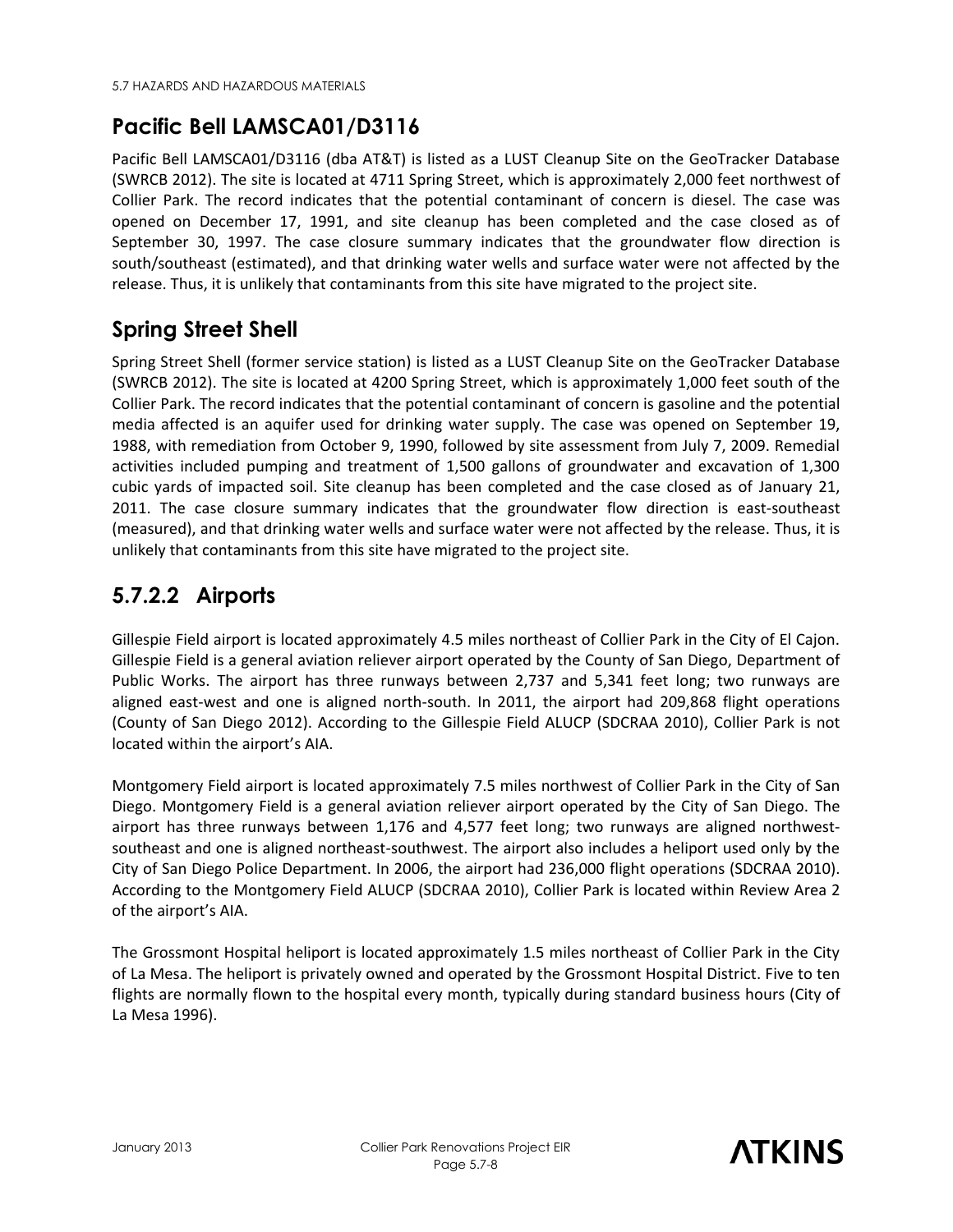# **5.7.3 Thresholds of Significance**

According to Appendix G of the CEQA Guidelines, a significant impact associated with hazards and hazardous materials would occur if implementation of the proposed project would:

- **Threshold 1:** Create a significant hazard to the public or the environment through the routine transport, use, or disposal of hazardous materials.
- **Threshold 2:** Create a significant hazard to the public or the environment through reasonably foreseeable upset and accident conditions involving the release of hazardous materials into the environment.
- **Threshold 3:** Emit hazardous emissions or handle hazardous or acutely hazardous materials, substances, or waste within one-quarter mile of an existing or proposed school.
- **Threshold 4:** Be located on a site that is included on a list of hazardous materials sites compiled pursuant to Government Code Section 65962.5 and, as a result, create a significant hazard to the public or the environment.
- **Threshold 5:** Be located within an airport land use plan or, where such a plan has not been adopted, within two miles of a public airport or public use airport, and result in a safety hazard for people residing or working in the project area.
- **Threshold 6:** Be located within the vicinity of a private airstrip, and result in a safety hazard for people residing or working in the project area.
- **Threshold 7:** Impair implementation of or physically interfere with an adopted emergency response plan or emergency evacuation plan.
- **Threshold 8:** Expose people or structures to a significant risk of loss, injury, or death involving wildland fires, including where wildlands are adjacent to urbanized areas or where residences are intermixed with wildlands.

# **5.7.4 Impacts**

# **5.7.4.1 Use and Release of Hazardous Materials**

**Threshold 1: Would the project create a significant hazard to the public or the environment through the routine transport, use, or disposal of hazardous materials?** 

#### **Threshold 2: Would the project create a significant hazard to the public or the environment through reasonably foreseeable upset and accident conditions involving the release of hazardous materials into the environment?**

The proposed project would involve the temporary use of fuels and oils for construction equipment and the limited use of household cleaning products, fertilizers, and pesticides for park maintenance. Use of these common hazardous materials in accordance with labeled instructions would not create a significant hazard to the public or the environment. However, leaks and spills from construction equipment could potentially release hazardous materials to the environment. Compliance with all applicable federal, state, and local regulations related to the handling and storage of hazardous materials, including DTSC regulations and the California Fire Code, would minimize the potential for leaks and spills. Furthermore, implementation of the Storm Water Pollution Prevention Plan (SWPPP) pursuant to the NPDES Construction General Permit, which includes requirements for spill containment

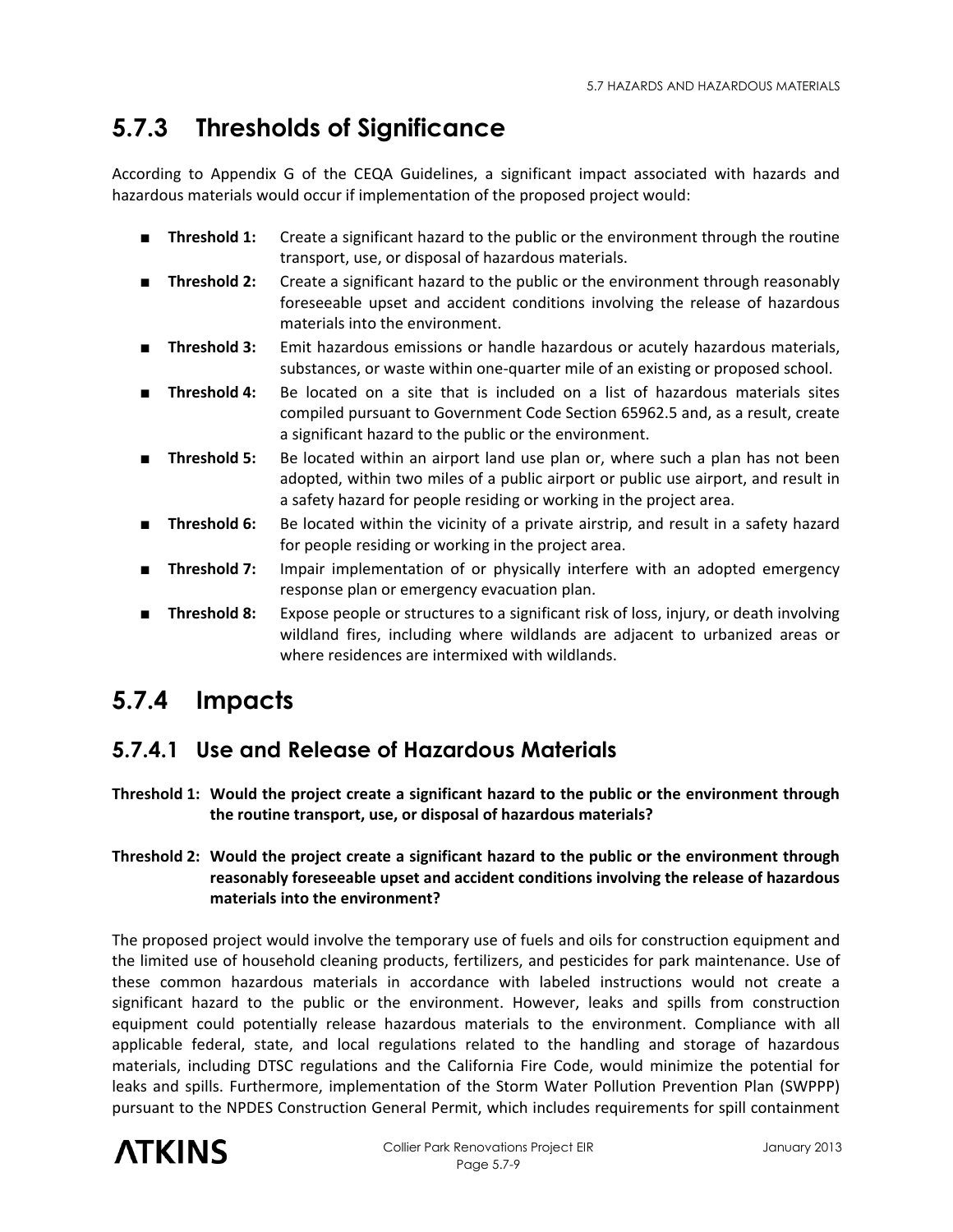and cleanup procedures, would prevent a significant hazard to the public or the environment in the event of a release. The project would not result in the routine transport of hazardous materials and disposal of any hazardous materials would be conducted in accordance with all applicable federal, state, and local regulations.

The proposed project includes the demolition of the existing Spring House, which may contain asbestos and lead-based paints. Construction workers could potentially be exposed to these substances during demolition of the structure. However, compliance with the California Code of Regulations Sections 1529 and 1532.1, which establish permissible exposure limits for asbestos and lead, respectively, would prevent a significant hazard to construction workers from potential exposure to these substances. In addition, the project would comply with applicable OSHA regulations regarding general and construction industry standards for asbestos. Therefore, impacts associated with the accidental release of hazardous materials would be less than significant.

# **5.7.4.2 Hazards to Schools**

#### **Threshold 3: Would the project emit hazardous emissions or handle hazardous or acutely hazardous materials, substances, or waste within one-quarter mile of an existing or proposed school?**

The following four schools are located within one-quarter mile of the project site:

- Grey Rabbit Preschool located at 4542 Palm Avenue, which is approximately 600 feet northwest of Collier Park.
- Liberty Charter High School located at 4207 Spring Gardens Road, which is approximately 800 feet southeast of Collier Park.
- Gateway Community Day School located at 8691 Echo Drive, which is approximately 1,000 feet southeast of Collier Park.
- Learning Choice Academy located at 4215 Spring Street, which is approximately 1,000 feet south of Collier Park.

As discussed in Section 5.7.4.1 above, the proposed project would involve the temporary use of fuels and oils for construction equipment and the limited use of household cleaning products, fertilizers, and pesticides for park maintenance. Use of these common hazardous materials in accordance with labeled instructions and compliance with all applicable federal, state, and local regulations related to the handling and storage of hazardous materials, including DTSC regulations and the California Fire Code, would prevent a significant hazard to nearby schools. In addition, the proposed project would not expose nearby schools to emissions of substantial air pollutant concentrations or create objectionable odors (as further detailed in Section 5.2, Air Quality, of this EIR). Therefore, impacts associated with hazards to schools would be less than significant.

**ATKINS**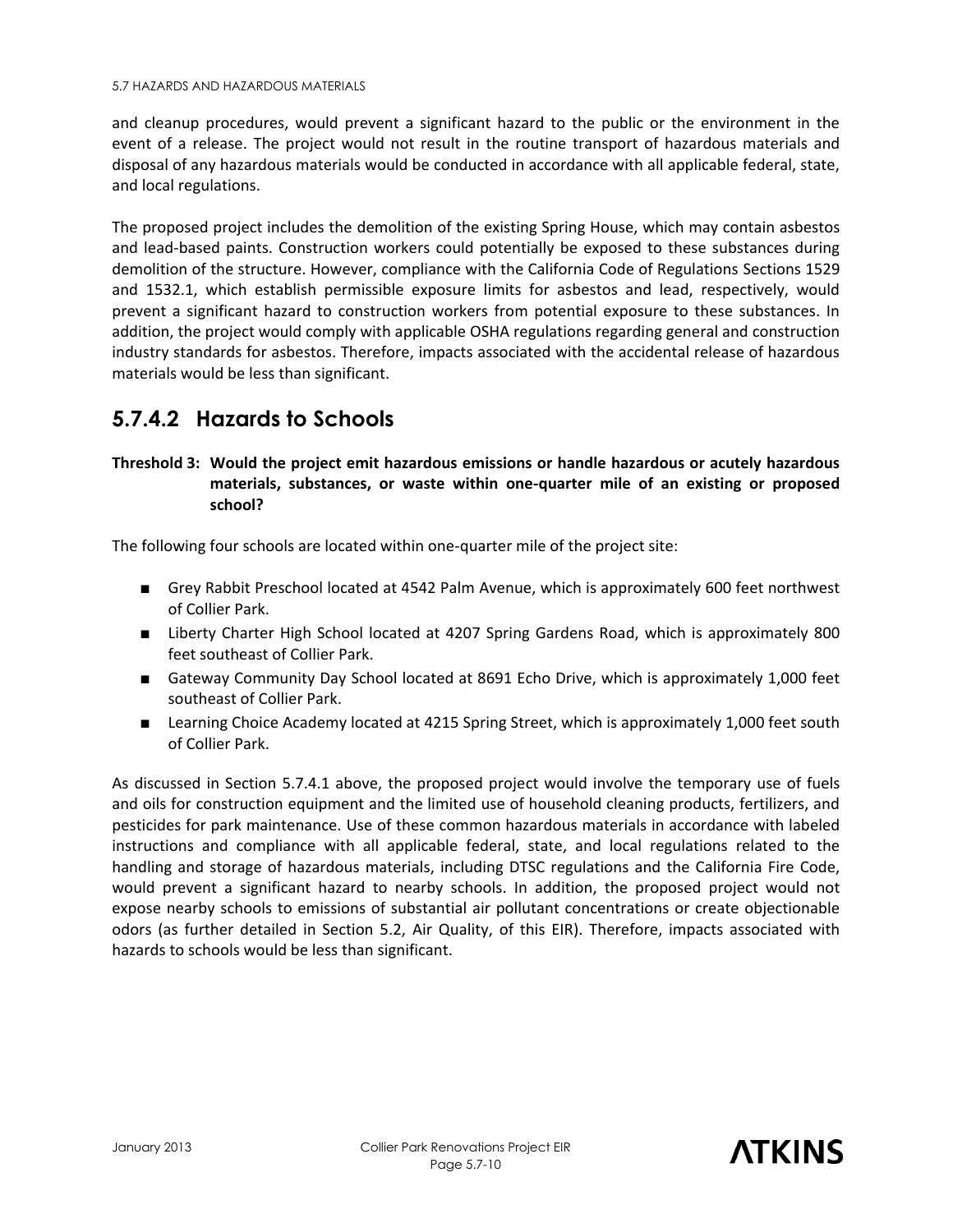## **5.7.4.3 Hazardous Materials Sites**

#### **Threshold 4: Would the project be located on a site that is included on a list of hazardous materials sites compiled pursuant to Government Code Section 65962.5 and, as a result, create a significant hazard to the public or the environment?**

As stated in Section 5.7.2.1 above, the project site is not included on the Cortese List databases compiled pursuant to California Government Code Section 65962.5; however, eight LUST cleanup sites have been identified within a one-half mile search radius of the project site. As shown in Table 5.7-1, the records indicate that site cleanup has been completed and the cases closed for seven of the LUST cleanup sites. Thus, it is unlikely that contaminants from these seven sites have migrated to the project site.

The record for the remaining LUST cleanup site, identified as 7-Eleven Food Store #20884, indicates that the case was opened on April 29, 1997, and has been under remediation as of June 9, 1998. As discussed in Section 5.7.2.1 above, due to the progress of remediation and the direction of groundwater flow downstream to the south and away from Collier Park, it is unlikely that contaminants from this LUST cleanup site have migrated to the project site. Therefore, impacts associated with hazardous materials sites would be less than significant.

## **5.7.4.4 Airport Safety Hazards**

**Threshold 5: Would the project be located within an airport land use plan or, where such a plan has not been adopted, within two miles of a public airport or public use airport, and result in a safety hazard for people residing or working in the project area?** 

#### **Threshold 6: Would the project be located within the vicinity of a private airstrip, and result in a safety hazard for people residing or working in the project area?**

As stated in Section 5.7.2.2 above, the project site is located approximately 4.5 miles from Gillespie Field airport, approximately 7.5 from Montgomery Field airport, and 1.5 miles from the Grossmont Hospital heliport. The project site not located within the Gillespie Field AIA, which is the area in which airportrelated noise, safety, airspace protection, and overflight notification factors may affect or necessitate restrictions on land uses (SDCRAA 2010). Thus, the project site would not be subject to safety hazards associated with Gillespie Field operations. However, the project site is located within Review Area 2 of the Montgomery Field AIA, which consists of locations beyond the noise and safety zones, but within the airspace protection and overflight notification areas (SDCRAA 2012). Specifically, the project site lies within the airspace surfaces of Montgomery Field, which depict areas that should be kept free of obstruction and protected for the safe and efficient use of navigable airspace by aircraft. Because the proposed project would not include any structures that exceed the Federal Air Regulations Part 77 height restrictions for the airspace protection area, the project site would not be subject to safety hazards associated with Montgomery Field operations. Furthermore, due to the distance from the Grossmont Hospital heliport and the relatively low number of flights from this facility (five to ten per month), the project site would not be subject to safety hazards associated with heliport operations. Therefore, implementation of the proposed project would not result in airport safety hazards for people residing or working in the project area. Impacts would be less than significant.

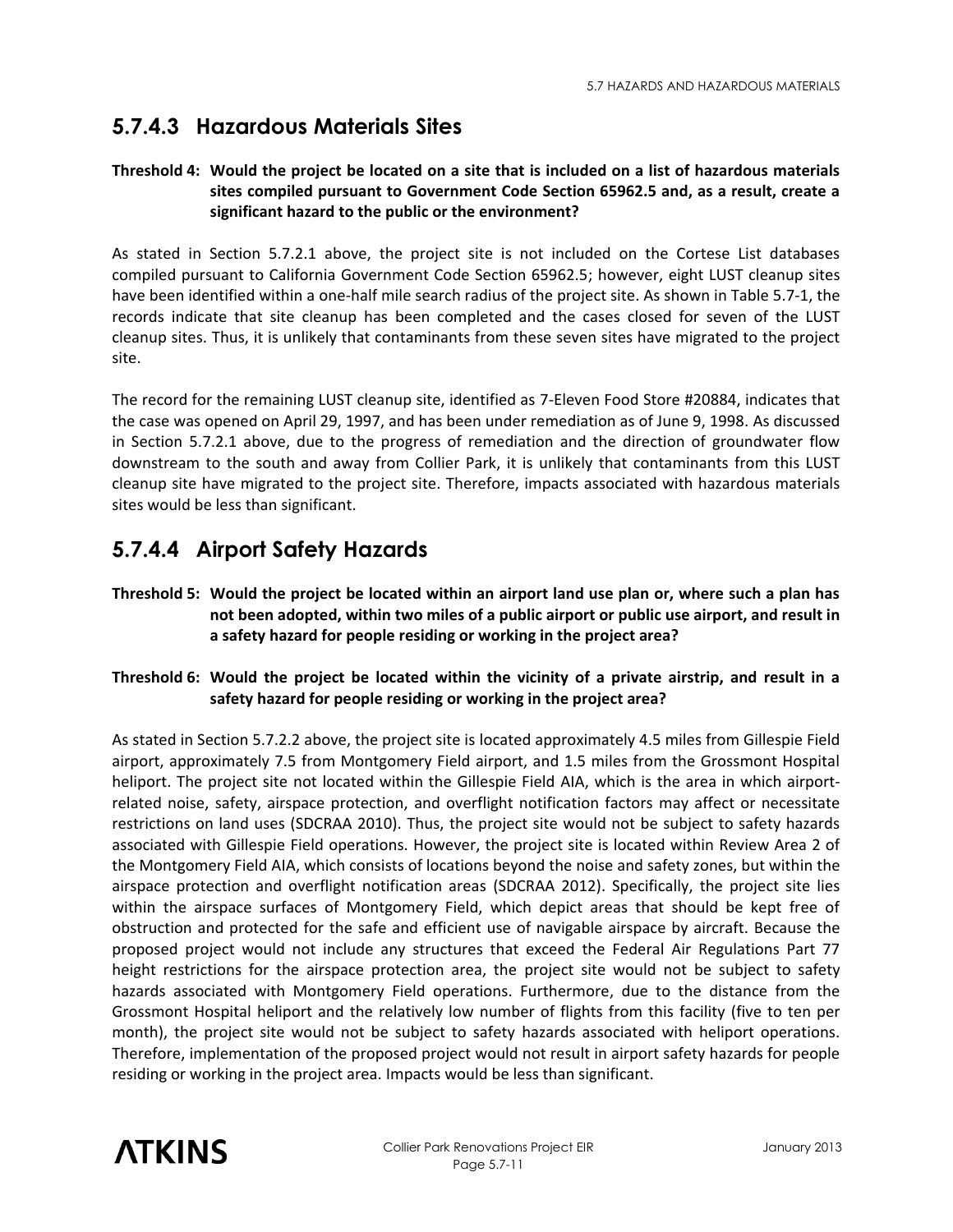# **5.7.4.5 Emergency Response and Evacuation Plans**

#### **Threshold 7: Would the project impair implementation of or physically interfere with an adopted emergency response plan or emergency evacuation plan?**

The La Mesa Emergency Plan is the adopted emergency response plan for the City of La Mesa. The proposed project would require that the segment of Pasadena Avenue that passes through the project site be temporarily closed for three to six months during construction. This segment of Pasadena Avenue is used as a through street between Palm Avenue and 4th Street/Upland Avenue to access surrounding residences. However, these areas can be accessed by alternative routes via Fresno Avenue and/or 3rd Street such that emergency response would not be impeded during the temporary closure of Pasadena Avenue. In addition, Pasadena Avenue is not a major transit corridor that would be used as an evacuation route. Therefore, the proposed project would not impact implementation of or physically interfere with an adopted emergency plan or emergency evacuation plan. Impacts would be less than significant.

## **5.7.4.6 Wildland Fires**

#### **Threshold 8: Would the project expose people or structures to a significant risk of loss, injury, or death involving wildland fires, including where wildlands are adjacent to urbanized areas or where residences are intermixed with wildlands?**

Wildland fires occur in rural areas and where development interfaces with undeveloped areas. Although the City of La Mesa is an urban community, wildland fire risks are present in the remaining pockets of undeveloped open land area, including Keeney Street canyon south of Interstate 8 and portions of Eastridge and Mount Helix, which are characterized by limited access, steep terrain, thick vegetation cover, and deficient hydrant spacing and water pressure (City of La Mesa 1996). The project site is located within a highly developed urban area of La Mesa, which is not considered at high risk for wildland fires, and is not adjacent to any undeveloped open land areas that are susceptible to wildland fires. Furthermore, the proposed project would comply with the City's Fire Code (La Mesa Municipal Code Title 11), including all applicable requirements for fuel management and brush clearance to minimize on-site fire hazards. Therefore, the proposed project would not expose people or structures to a significant risk of loss, injury, or death involving wildland fires. Impacts would be less than significant.

# **5.7.5 Mitigation Measures**

## **5.7.5.1 Use and Release of Hazardous Materials**

No significant impacts related to the use and release of hazardous materials would result from implementation of the proposed project. Therefore, no mitigation measures are required.

# **5.7.5.2 Hazards to Schools**

No significant impacts related to hazards to schools would result from implementation of the proposed project. Therefore, no mitigation measures are required.

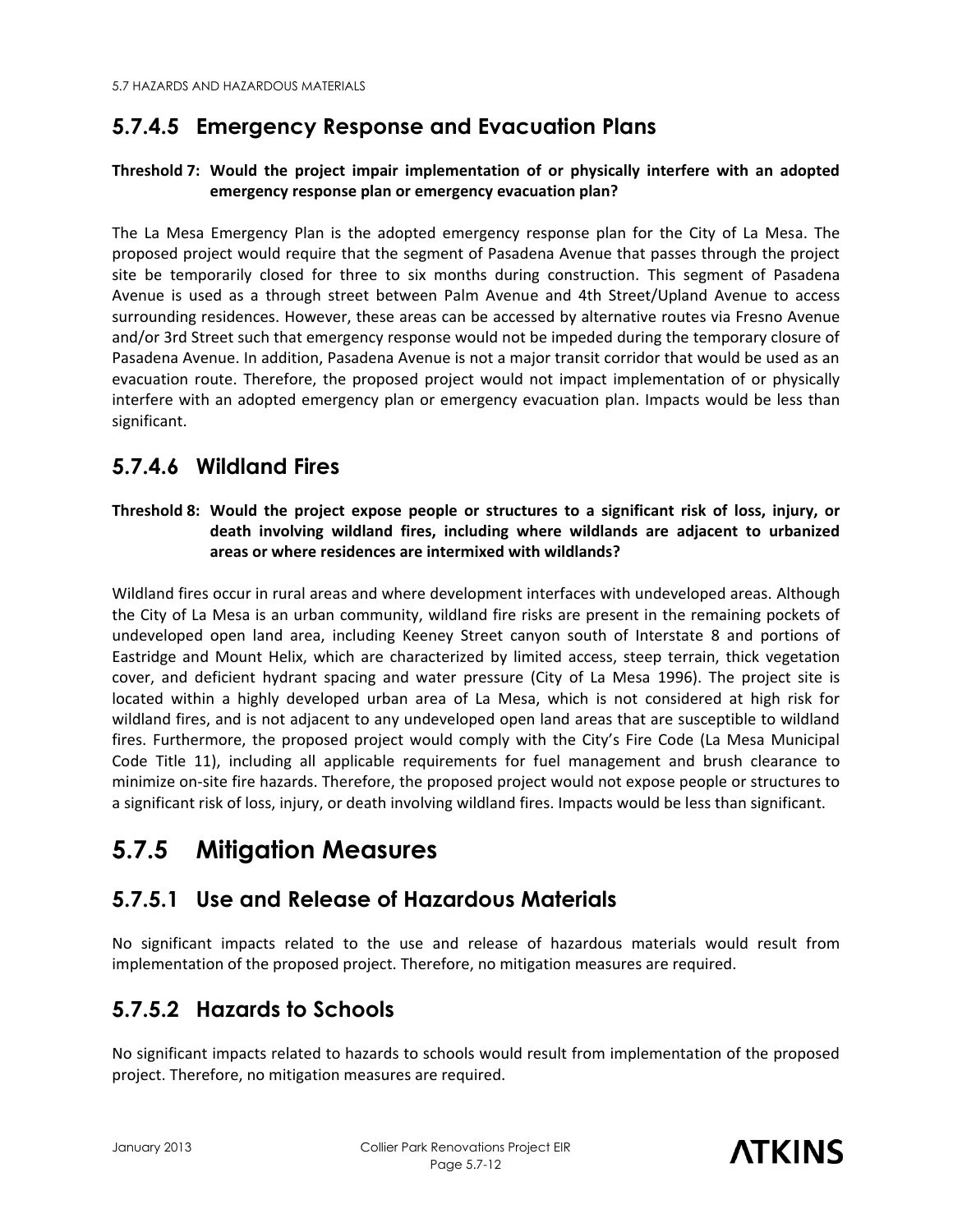# **5.7.5.3 Hazardous Materials Sites**

No significant impacts related to hazardous materials sites would result from implementation of the proposed project. Therefore, no mitigation measures are required.

### **5.7.5.4 Airport Safety Hazards**

No significant impacts related to airport safety hazards would result from implementation of the proposed project. Therefore, no mitigation measures are required.

### **5.7.5.5 Emergency Response and Evacuation Plans**

No significant impacts related to emergency response and evacuation plans would result from implementation of the proposed project. Therefore, no mitigation measures are required.

### **5.7.5.6 Wildland Fires**

No significant impacts related to wildland fires would result from implementation of the proposed project. Therefore, no mitigation measures are required.

# **5.7.6 Significance Determination**

The significance of hazards and hazardous materials impacts before and after mitigation is summarized in Table 5.7-2. Implementation of the proposed project would not result in any significant impacts related to the use and release of hazardous materials, hazards to schools, hazardous materials sites, airport safety hazards, emergency response and evacuation plans, and wildland fires. Therefore, impacts associated with hazards and hazardous materials would be less than significant without mitigation.

| Issue                                          | <b>Significance before Mitigation</b> | <b>Mitigation</b> | <b>Significance after Mitigation</b> |
|------------------------------------------------|---------------------------------------|-------------------|--------------------------------------|
| Use and Release of Hazardous Materials         | Less than Significant                 | None              | Less than Significant                |
| <b>Hazards to Schools</b>                      | Less than Significant                 | None              | Less than Significant                |
| <b>Hazardous Materials Sites</b>               | Less than Significant                 | None              | Less than Significant                |
| Airport Safety Hazards                         | Less than Significant                 | None              | Less than Significant                |
| <b>Emergency Response and Evacuation Plans</b> | Less than Significant                 | None              | Less than Significant                |
| <b>Wildland Fires</b>                          | Less than Significant                 | None              | Less than Significant                |

**Table 5.7-2 Summary of Significance of Hazards and Hazardous Materials Impacts**